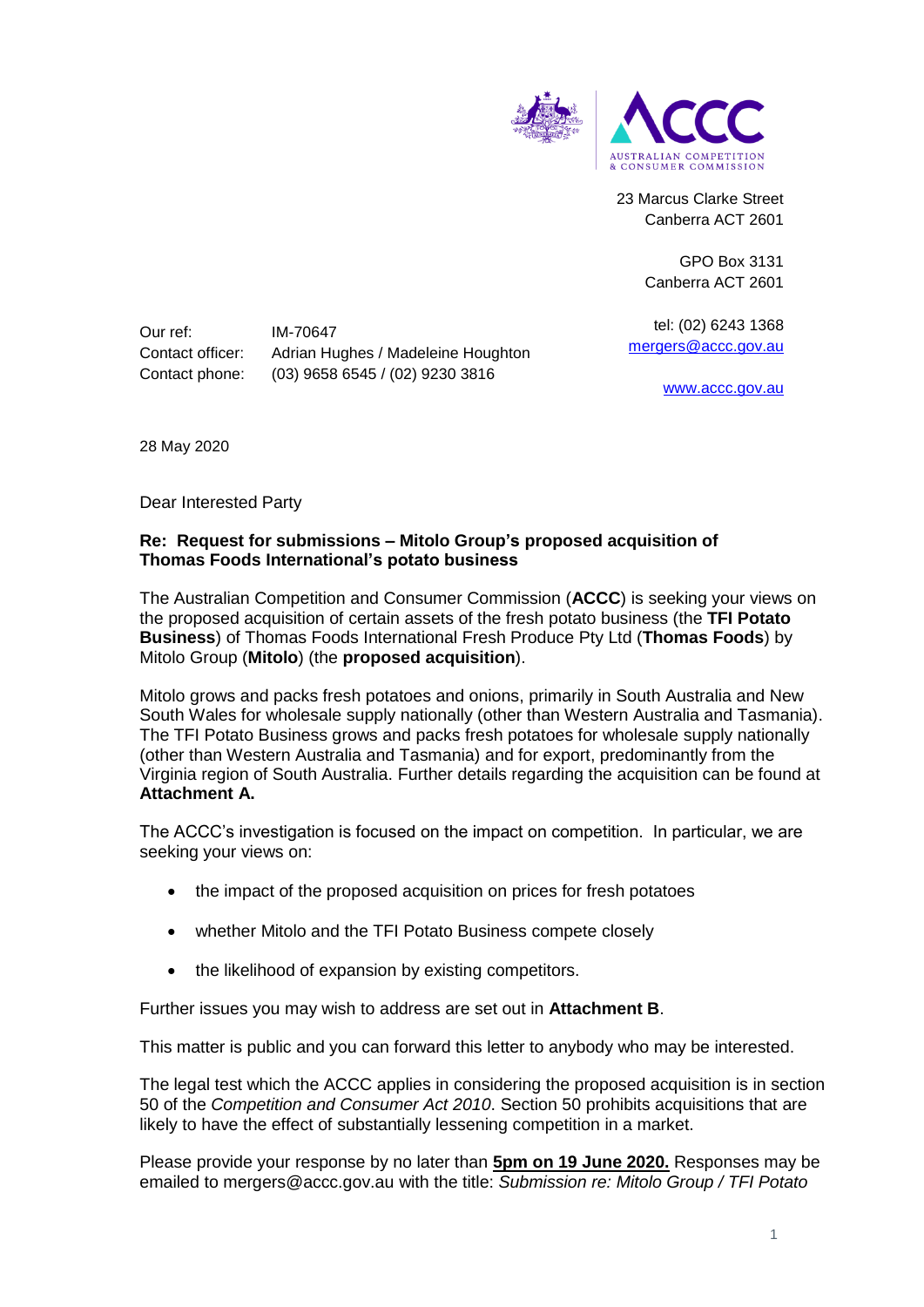*Business - attention Adrian Hughes/Madeleine Houghton.* If you would like to arrange a time to discuss the matter with ACCC officers, or have any questions about this letter, please contact Adrian Hughes on (03) 9658 6545 or Madeleine Houghton on (02) 9230 3816.

Updates regarding the ACCC's investigation will be available on the ACCC's Public Mergers Register at [\(ACCC mergers register\)](http://www.accc.gov.au/mergersregister).

## *Confidentiality of submissions*

The ACCC will not publish submissions regarding the proposed acquisition. We will not disclose submissions to third parties (except our advisors/consultants) unless compelled by law (for example, under freedom of information legislation or during court proceedings) or in accordance with s155AAA of the *Competition and Consumer Act 2010*. Where the ACCC is required to disclose confidential information, the ACCC will notify you in advance where possible so that you may have an opportunity to be heard. Therefore, if the information provided to the ACCC is of a confidential nature, please indicate as such. Our *[Informal Merger Review Process Guidelines](https://www.accc.gov.au/publications/informal-merger-review-process-guidelines-2013)* contain more information on confidentiality.

Yours sincerely

Tom Leuner General Manager Merger Investigations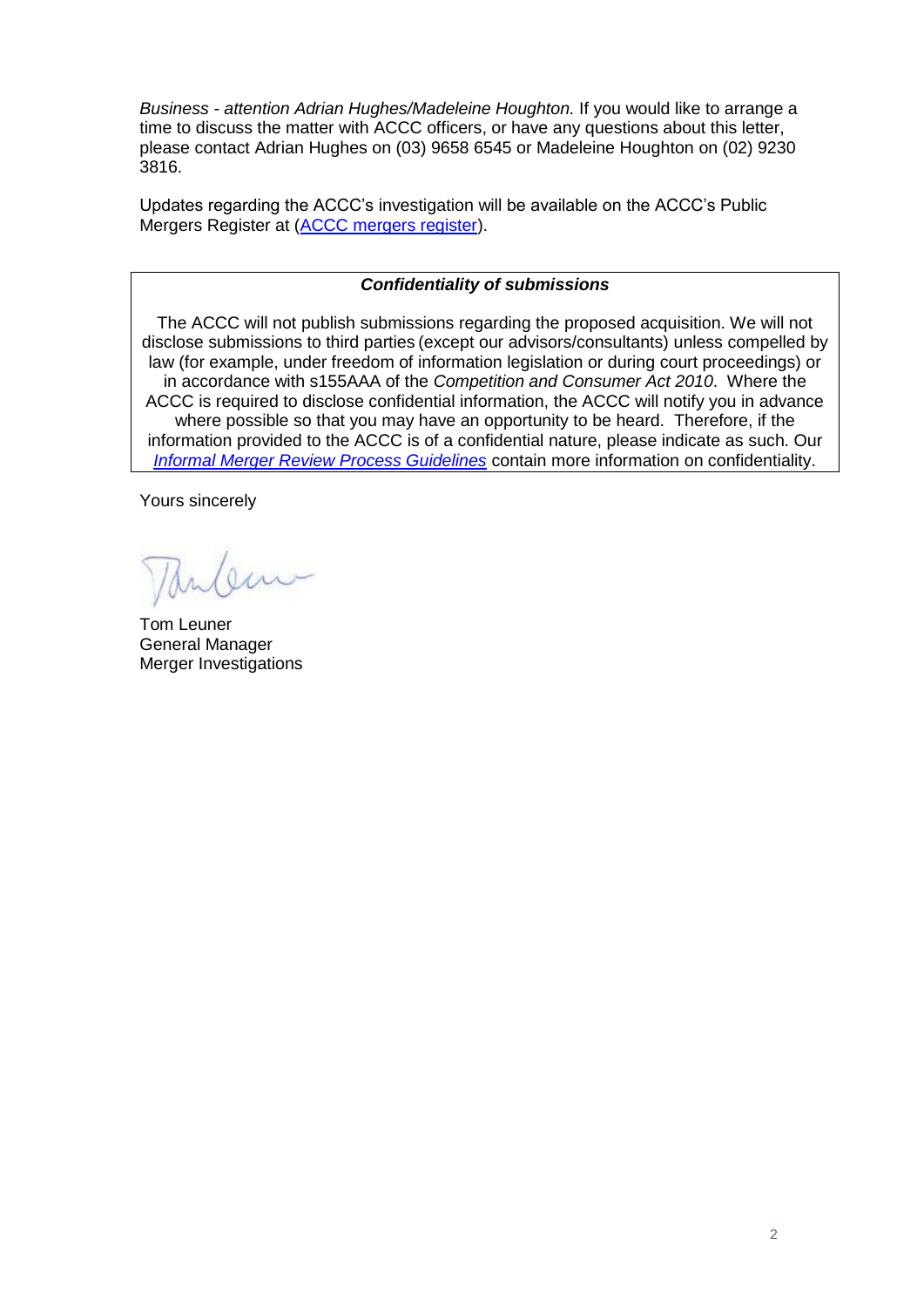# **Proposed acquisition**

Mitolo proposes to acquire certain assets of the TFI Potato Business, including:

- Thomas Foods' Penfield, South Australia packing facility
- freehold ownership of Acacia Farm (Pinnaroo), South Australia
- a leasehold interest over a property, Blanchetown, South Australia.

## **Mitolo**

Mitolo operates a vertically integrated fresh potato and onion, growing and wholesale supply business, primarily in South Australia and New South Wales.

Mitolo owns farm land and operating assets in South Australia and New South Wales. The majority of its produce comes from its own properties, with the remainder from external growers.

Mitolo's South Australian operations supply washed potatoes from its packing shed in Virginia, South Australia. Its New South Wales operations supply brushed potatoes from its Hillston packing shed.

## **Thomas Foods and TFI Potato Business**

Thomas Foods owns and leases land in South Australia's Mallee, South East and Riverland regions, as well as some land in Victoria on which it grows potatoes, and also acquires potatoes from external growers.

The TFI Potato Business supplies potatoes from the Penfield packing shed. From this facility it wholesale supplies fresh washed potatoes in Australia and to export customers. The TFI Potato Business sources potatoes from Thomas Foods owned or leased properties, as well as various external growers, particularly in the Virginia region of South Australia.

Thomas Foods will retain most of its farm land acreage.

## **Potato industry background**

Potatoes are grown in Australia for:

- fresh consumption
- processing (e.g. to produce French fries)
- for propagation (seed potatoes).

The majority of potatoes produced in Australia are used for processing. Neither Mitolo or the TFI Potato Business produce potatoes for processing.

Potatoes for fresh consumption can be either washed or brushed. Different potato varieties are typically grown for each use.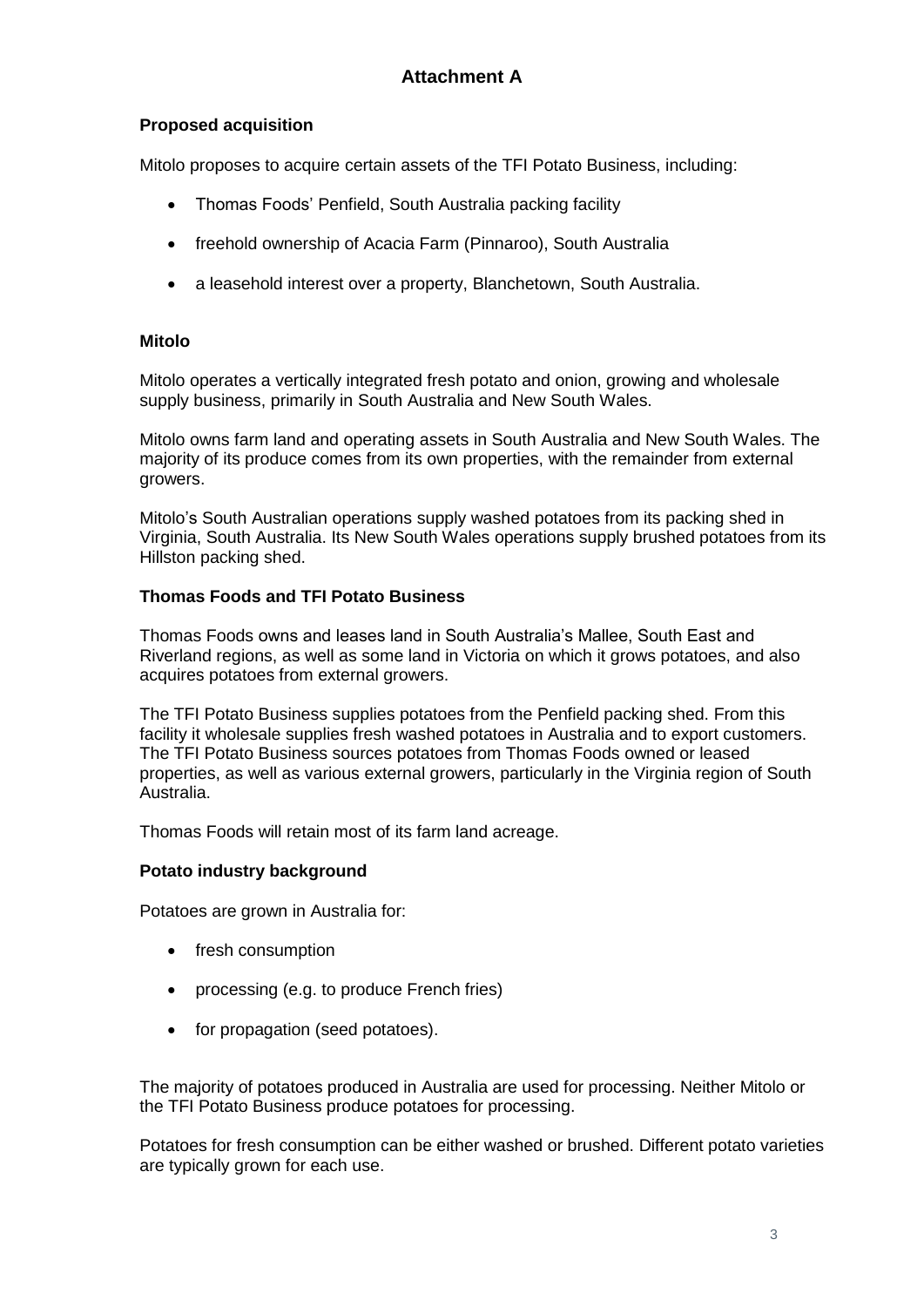- 1. Please provide a brief description of your business or organisation.
- 2. Please outline the reasons for your interest in the proposed acquisition, including any commercial relationship/s with either of Mitolo or Thomas Foods.

### **Relevant market(s)**

3. The ACCC understands that the Mitolo and Thomas Foods overlap in the supply of fresh potatoes*.* Please describe your organisation's purchase/supply of fresh potatoes.

The ACCC would appreciate receiving information about the specific types of products/services you use/supply, how you source/produce these, how they are utilised by customers, and volumes/value of your purchases/supply.

- 4. Please discuss whether brushed potatoes can be substituted for washed potatoes (and vice versa) in the event of price increases.
- 5. Please address the geographic area over which customers who acquire wholesale fresh potatoes generally source fresh potatoes, and their ability to source fresh potatoes from further away in response to the combined "Mitolo/TFI Potato Business" attempting to increase prices by, for example, 10%. Please identify transport costs and any other relevant factors.

### **Competitive dynamics**

6. Please address the closeness of competition between the merger parties for supply of fresh potatoes in Australia.

Relevant factors may include their product ranges, geographic areas of supply, winning and losing customers between each other, and/or participating in tender processes. Please provide specific examples where possible.

7. Please discuss whether there are any especially vigorous or effective competitors in the market, such as in terms of price discounting, promotional activity, product innovation or new technologies. Please provide specific examples where possible.

#### **Potential competitive constraints**

#### Competing suppliers

8. Please identify competitors to Mitolo and the TFI Potato Business in the supply of fresh potatoes in Australia.

If possible, provide estimated market shares for the supply of fresh potatoes in Australia.

#### Expansion and new entry

9. Please address the ability of competing suppliers of fresh potatoes to expand supply in response to the combined "Mitolo/TFI Potato Business" attempting to increase prices by, for example, 10%. In addressing this point, please consider competing suppliers' excess capacities, ability to source fresh potatoes and any obstacles to expansion.